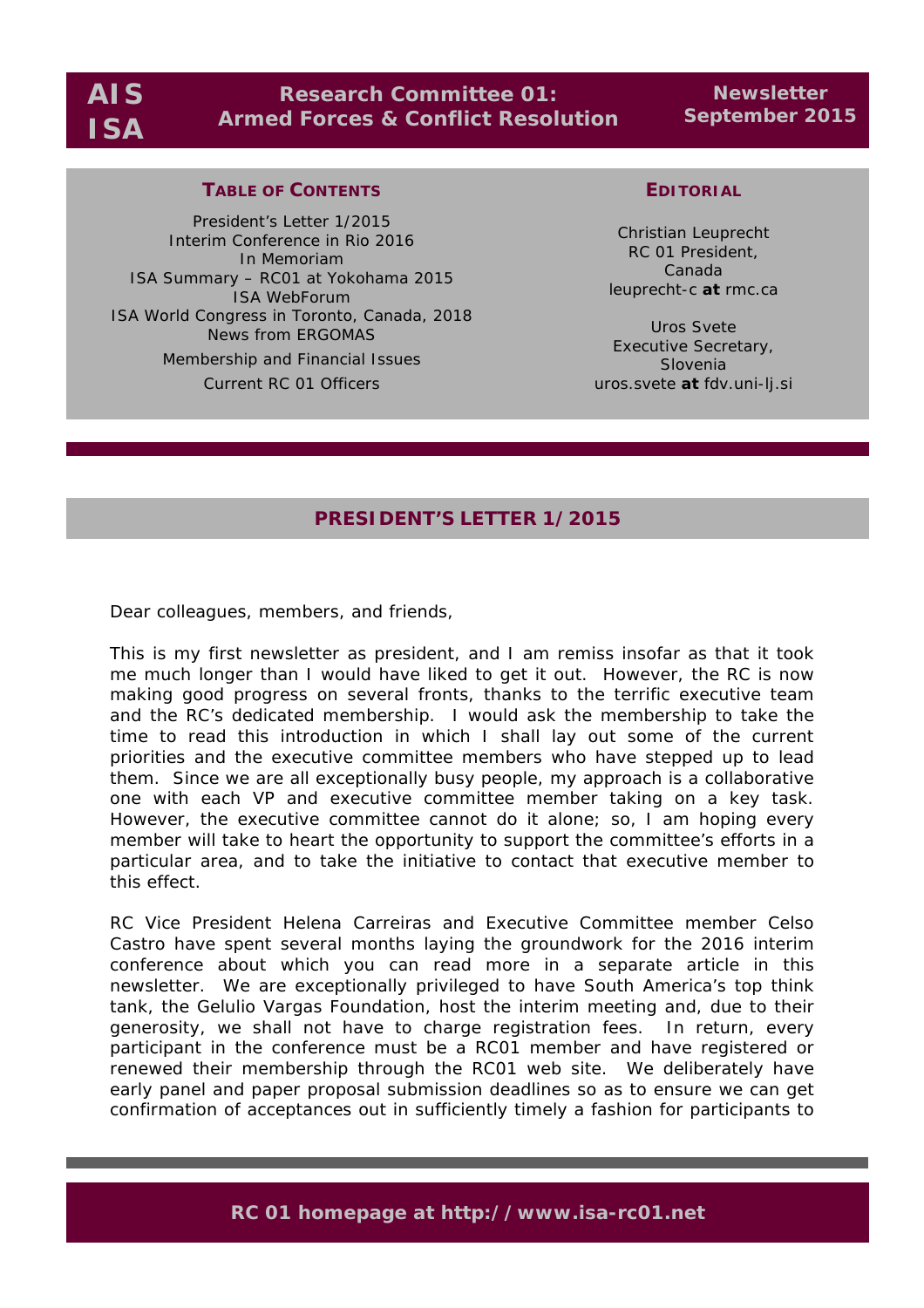# **Research Committee 01: Armed Forces & Conflict Resolution**

secure funding to subvent the cost of travel and lodging. You should have all already seen the announcement circulated through a variety of sources. However, I would ask that each member take an active role in disseminating the announcement among local and regional associations to ensure widest possible distribution. We ask you to distribute the announcement forthwith as the initial deadline for panel submissions is looming at the end of September. Panel submission can consist of an organizer and a topic only, or they can be partially or fully populated with proposed paper-givers. That is, for the time being, we are looking for people willing to organize a panel and propose a topic to that effect. We will then post those panels on the RC and the submission web site so individuals can propose papers to populate them. Helena and Celso are working on several exciting opportunities to interact with the Brazilian military. We are also working on a workshop or two to precede the actual conference; details to come. In timing the conference 25-28 September 2016, we conferred with the RC's executive to aim for dates that would be workable for as much of the membership as possible while avoiding Carneval, the Olympics, the Paraolympics, and Brazilian holidays, and aim for a time when airfare would be more modest.

Vice President Tibor Svircsev-Tresch is spearheading the RC's membership renewal and recruitment drive. He is working on a strategy that will see each executive member that responsibility for liaising with a region, and identifying local members in each country to ensure the RC optimizes its presence and connection with local organizations. Executive member Omar Gutierrez will be leading the effort of connecting more effectively with the membership in local countries and ensuring the RC is more present in local initiatives. More to follow.

Vice President Doo-Seung Hong has been tasked with framing a research agenda for the committee as a whole, and to strategize about funding this agenda. Austere times notwithstanding, given the nature of our world, matters of security, defence and the armed forces continue to have significant importance. On the one hand, I am hoping to position the committee to be able to provide timely, effective research; on the other hand, granting councils are increasingly moving towards funding large-scale multi-year interdisciplinary internationally networked research projects. We want to ensure we position ourselves effectively in this regard. An initial foray here is an effort to partner with Women In International Security, an effort spearheaded by RC executive committee member Delphine Resteigne.

Executive committee member Irina Goldenberg, with assistance from Delphine Resteigne, has been leading a cooperative effort with ERGOMAS to establish systematic publication venues for the membership of both associations. On the one hand, that has meant revitalizing Res Militaris; on the other hand, Irina is working on a partnership with Springer about which you can read more below. While there is ample interest among several publishers in building out their repertoire on the armed forces, Springer is the one publisher than also has a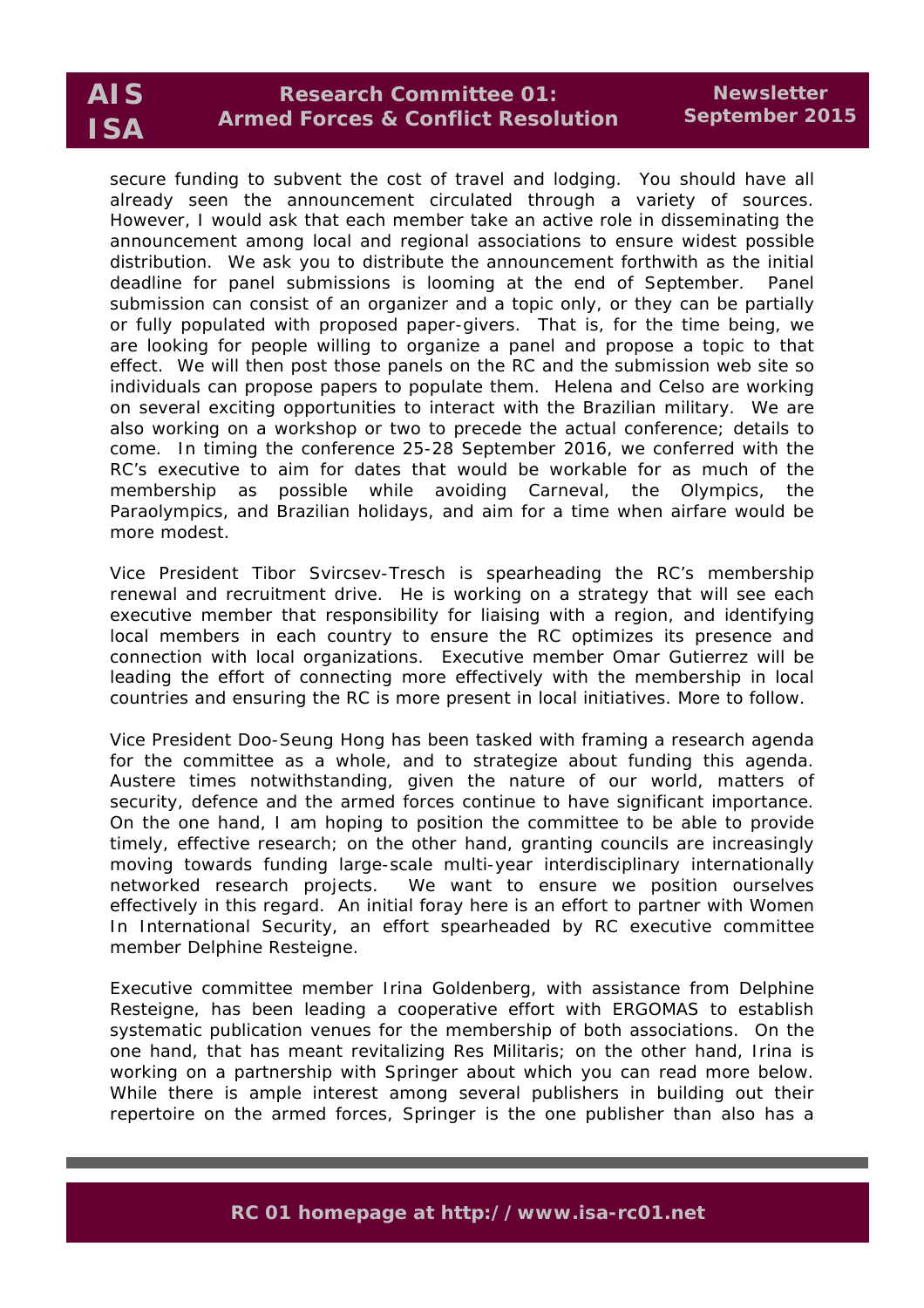comprehensive capacity to make material available electronically through library subscriptions. Since I think that increasingly material will need to be available electronically to be read, this seems to us the most promising avenue to pursue. You will be able to read more about this effort below. Since it requires us to put out a minimum number of books a year – and the majority of those will need to be manuscripts rather than edited volumes, and edited volumes will need to be thematic rather than conference proceedings – we need the membership to step up to make this effort a success. There are significant synergies to be harnessed for the RC if we can get this off the ground.

Executive member Lindy Heinecken has agreed to be the RC's point person for the ISA 2018 general meeting, to be held in July 2018 in Toronto. She will be keeping the membership updated on panel submissions. Expect to hear more in 2016 as the general meeting planning effort has a two-year timeline for RCs.

Executive member Joseph Soeters has agreed to coordinate an effort of partnering graduate students with RC01 mentors in their field. This should prove a significant boon to graduate students in terms of accessing unique expertise. But will hinge on graduate students identifying themselves to Joe, and the membership indicating their areas of expertise. More to follow on details of how we will operationalize this matchmaking effort.

Executive committee member Orna Sassoon-Levy has agreed to take on two tasks. One consists of collecting syllabi from the membership so we can benefit from one another's reading lists, evaluation mechanisms, and the like. I see this as an important way of ensuring the excellent material on those reading lists reaches a wider audience. Since many syllabi may not be in English, we would be grateful if you would take a few moments to translate key areas, such as headings that precede readings. The corollary is an effort to collect publications, especially by members but also on military sociology and civil-military relations more broadly. It is an attempt to update members about recent publications and to work towards creating a searchable online database for literature pertaining to the research of our committee, ideally with links to the full-text publication, insofar as that does not violate the publication's copyright. So, I encourage you to start emailing Orna your syllabi and publications, both past and current. In the medium term, building this database is also an effort to mine to attract more scholars to work in the fields with which our committee concerns itself.

A shout out to student member Victoria Tait who put together the summary of the Yokohama meeting, and to past president Gerhard Kümmel who has kindly agreed to continue to maintain the RC01 web site. And, of course, I would be remiss not mention Uros Svete, who agreed to stay on as executive secretary and maintains the membership list, looks after the committee's finances, and coordinates these with ISA.

I would also like to remind the membership about the five panels RC01 will be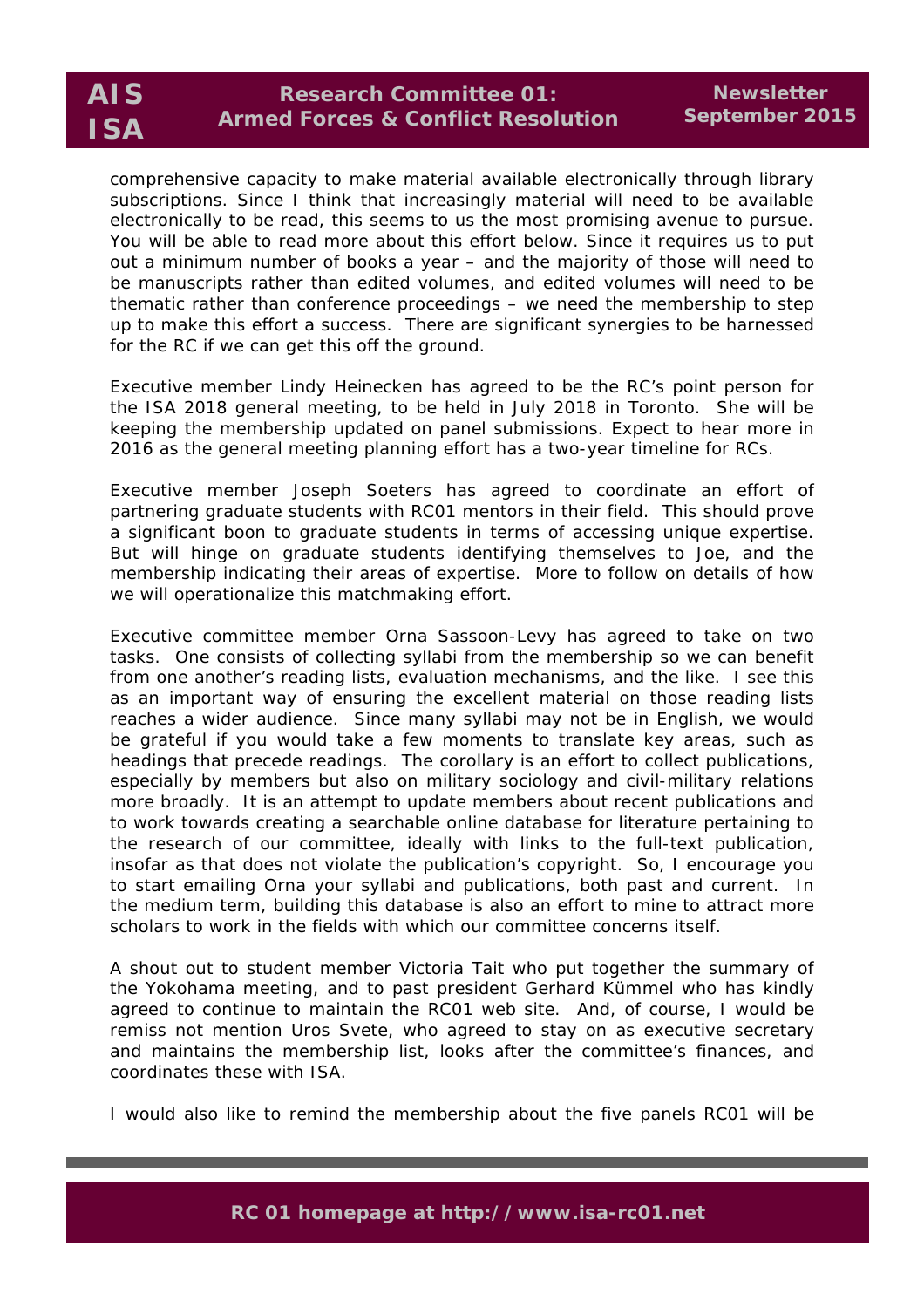

hosting at the upcoming ISA Forum in Vienna in July 2016. All five panels still have room for papers; submission must be uploaded before 30 September. Thank you to long-time committee member Hermann Jung for shepherding initial coordination of our panels for the Forum with ISA HQ.

As you will see in the newsletter, there is also some sad news to report as two long-time members of the committee recently passed away. This is partially what motivated me to do a better job at maintaining a systematic record of the membership's publications, and to make these available on-line: Sabine and Giuseppe produced unique and very valuable research that I want to ensure is preserved for posterity.

You can see that this committee thrives because the membership has a track record of taking ownership. Please, do not wait for someone to approach you. Rather, take the initiative and email one of our colleagues above to lend support and get involved so we can flourish as the only genuinely global research community on matters of armed forces and conflict resolution. My goal over the remainder of my term as president is simple: leave the committee in even better shape than I found it. That requires all members to pitch. Thanks for doing your part.

Christian Leuprecht

# **INTERIM CONFERENCE IN RIO 2016**

Dear RC01 members and friends,

The Board of the Research Committee on Armed Forces and Conflict Resolution (RC01, http://www.isa-rc01.net/) of the International Sociological Association has accepted Dr. Celso Castro proposal to organize **RC 01's Interim Conference in Rio de Janeiro/Brazil, from September 25 to 28, 2016**, with support from the Getulio Vargas Foundation, one of the most important think tanks of South America.

The overarching theme of the conference makes provision for a wide range of research interests: **Transformations of the Military Profession**.

Due to the financial support of FGV, there will be no registration fee for this conference. However, all accepted participants must be members in good standing of ISA/RC01 (and, if they are not already a member, must join through ISA).

Failure to demonstrate this status will result in exclusion from the program. Please contact Uros Svete (uros.svete@fdv.uni-lj.si) to check your ISA/RC01 status or the ISA General Secretariat (http://www.isasociology.org/memb\_i/index.htm).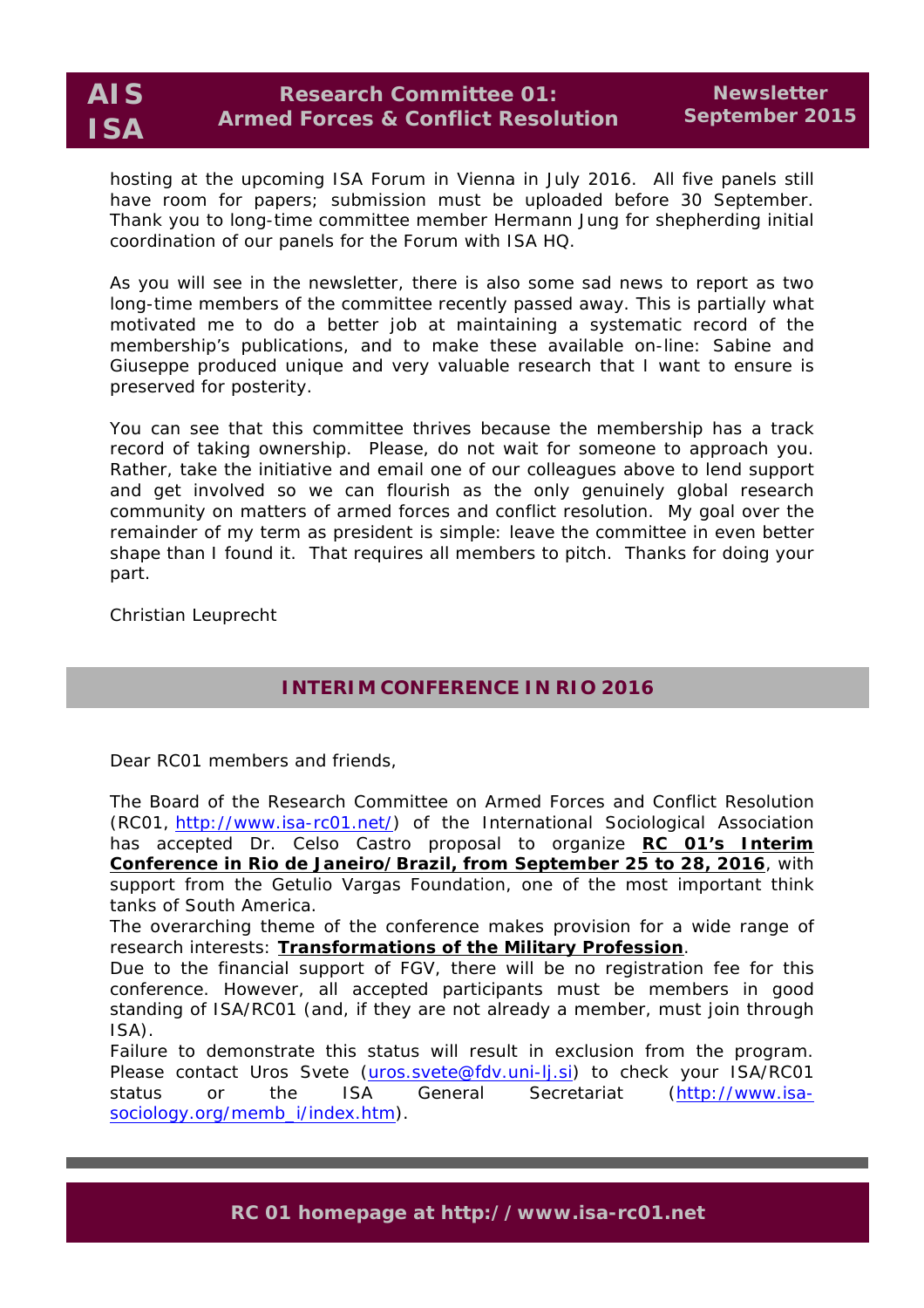See the schedule below for timelines to submit session and paper proposals for the Interim Conference.

## **Session proposals**

Sessions may consist of complete proposals (including a maximum of 4 papers, preferably composed of participants from different institutions) or be part of the call for papers that will take place immediately after sessions have been approved.

Session proposals shall contain the following information:

- 1. Title
- 2. Short description of the session's aims and focus (max 250 words)
- 3. Organizer(s) of the session and institutional affiliation
- 4. Name and affiliation of Chair
- 5. Name and affiliation of Discussant (optional)
- 6. Participants in the session (if any are already designated)

More information about the conference is available at http://cpdoc.fgv.br/RC01. Please send your session proposals to lem@fgv.br.

## **Deadline to submit session proposals: 30 September 2015.**

#### **Paper proposals**

Once the list of accepted sessions is published by 15 October 2015, individual presenters will be able either to propose a paper for inclusion in a session from the list or send a paper proposal not directed to any specific session.

All individual paper proposals will have to be submitted online through a web page to be announced soon.

## **Deadlines**

30 September 2015 – Deadline for session proposals;

15 October 2015 - Board and LOC decision on accepted sessions;

16 October – Call for papers opens;

30 November 2015 – Call for papers closes;

31 December 2015 – Confirmation of accepted papers;

31 January 2016 – Last day to register for/renew RC01 membership through ISA;

29 February 2016 – Final conference program published.

At the end I would kindly ask you to disseminate the call further through your local/national sociological, poli sci, or other associations to which you may belong.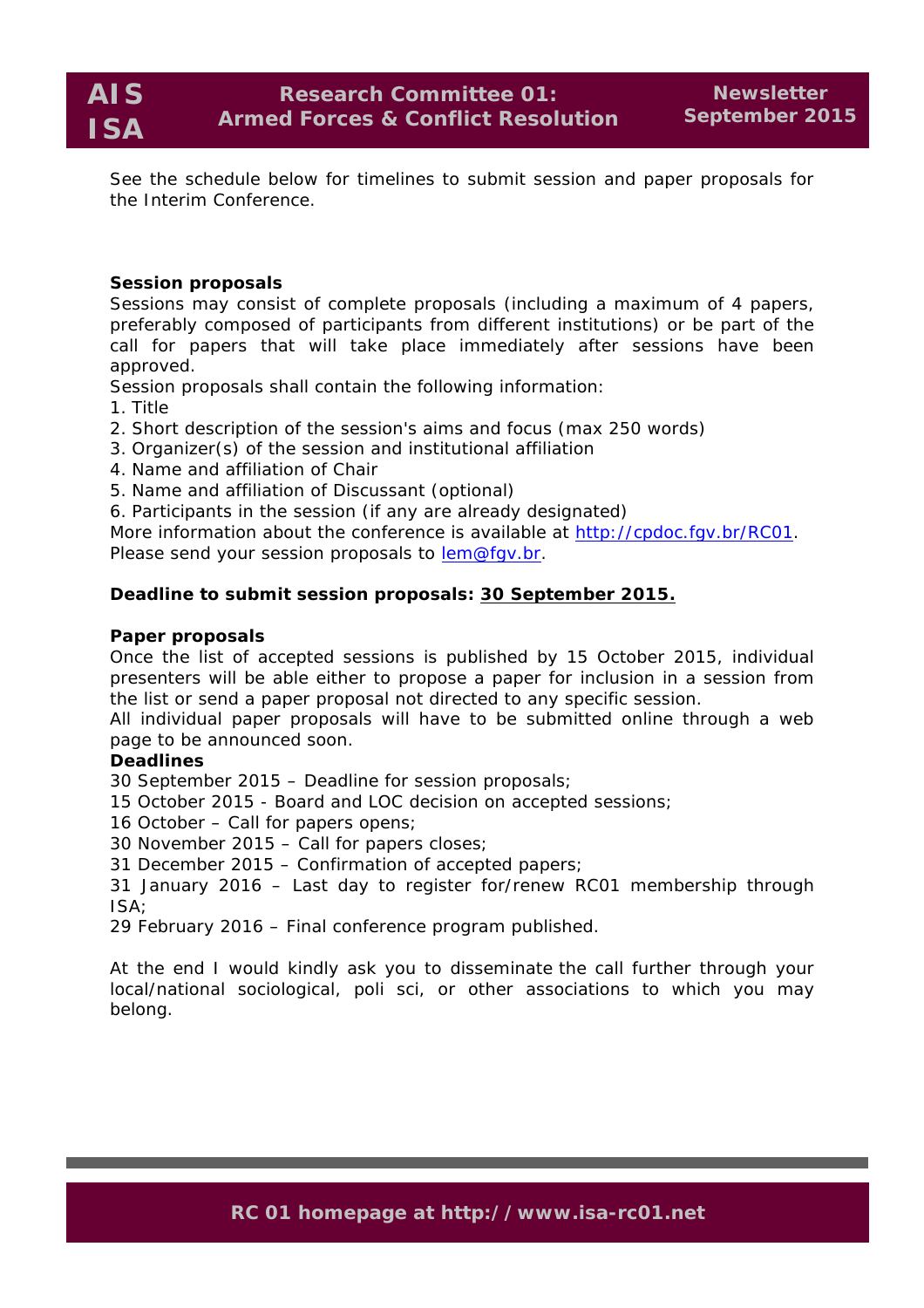**AIS**

**ISA**

**Newsletter September 2015**

## **IN MEMORIAM**



## **In memory of Giuseppe Caforio (June 21st 1935 – August 2nd 2015)**

It has been a sad summer indeed, this 2015 summer, when in the first week of August the unbelievable news arrived that our friend and colleague Giuseppe Caforio passed away so suddenly on the 2<sup>nd</sup> of August!

I was engaged in finishing a paper for one of the many editorial projects that Giuseppe was leading, and I knew he was waiting for it in a few days; so we were in touch by mail and by phone but communications in Sardinia were not so fine and there were difficulties even though our vacation places were very near. He was healthy and active, as always, full of projects and a little bit anxious about our deadlines, as always! But also joyful because of the vacation time in the place he loved so much, waiting for the usual dinner with his beloved ones and friends on the coming Mid-August feast!

Now we all, the nearest and the dearest together with so many Colleagues in the global scientific community practicing social sciences applied to the military, we all are here remembering him, each one of us trying to elaborate one's own personal memory.

Thus it is an uneasy task to write these lines caring the distinction between personal memory and something apt to remember Giuseppe's public and professional life and works, since his vitality gave him a multifaceted life, and different people can remember many and diverse traits about their relations with him!

Giuseppe Caforio, born on June 1935, retired in 1992 as Brigadier General, having served as Officer of the Italian Army since his entry in the Italian Army Academy in 1954; in his long military career he had appreciated and deep commanding experiences in Sardinia, which not by chance has remained as one of his "heart homelands", and in Tuscany where he chose his permanent living place in Pisa, keeping for about ten years the Province Command in Lucca. His military career didn't prevent him to gain three degrees, in Law (1966), in Political Sciences (1984) and in Strategic Studies (2002) in three different Universities, and these titles are also signs of his never-ending curiosity and willingness to acquire better and deeper knowledge...for what? I could say, knowledge to understand social phenomena and processes and change them if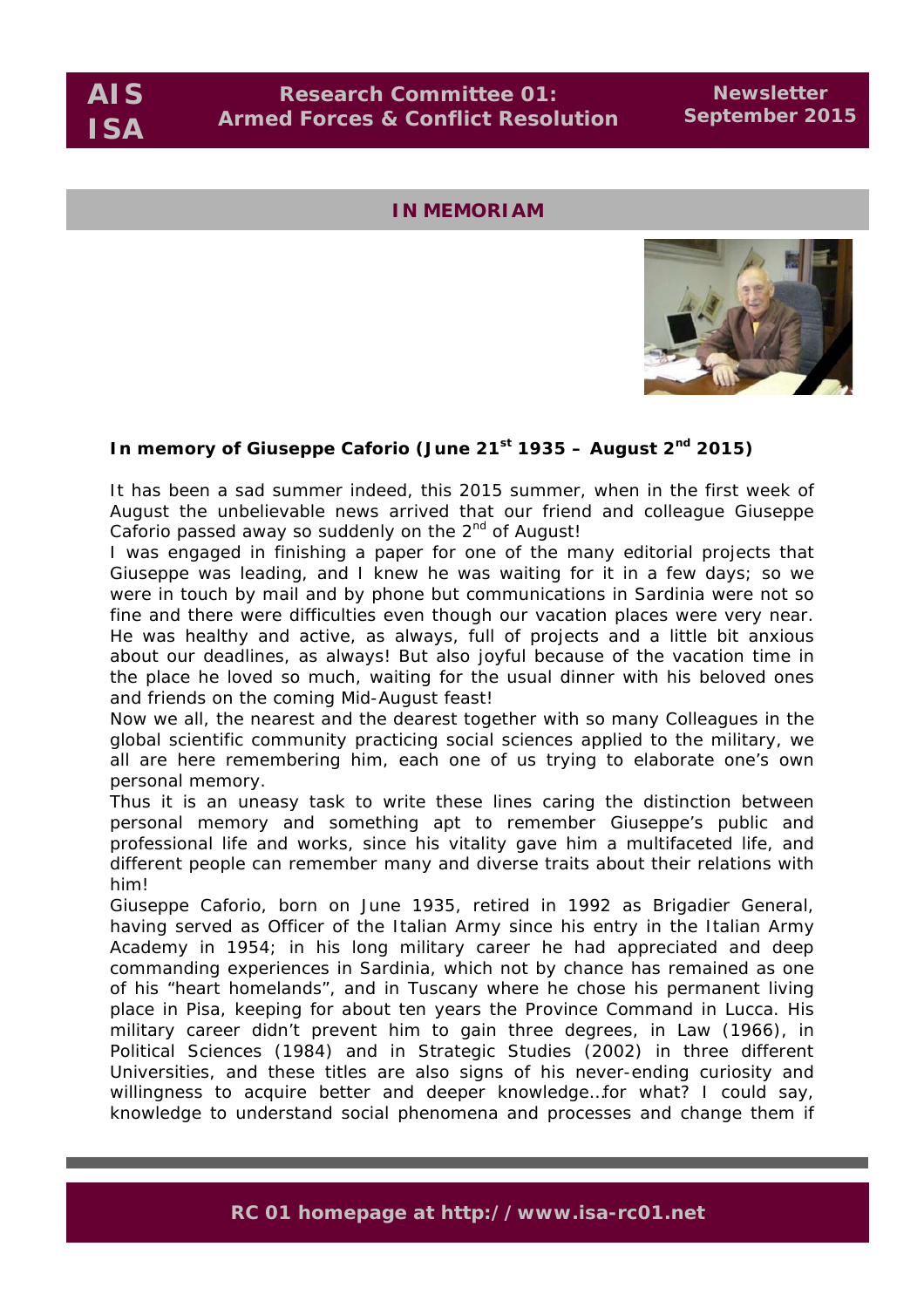and when necessary. Being he a free person, a free spirit, he had a critical mind and he tried since the beginning of his military career to understand military realities by means of a discipline which was not so grateful in those years, the Seventies and the Eighties, to Italian Military hierarchy eyes: sociology. Let me indulge to a personal memory: I met Giuseppe the first time in Madrid in 1983, where Rafael Banon Martinez had invited various social scientists dealing with armed forces from many European countries to a Mediterranean Studies Conference on Armed Forces and Society, and when speaking about the difficulties in proposing sociological research on Italian Armed Forces he told me about his difficulties to be promoted in the rank of Colonel also because of his repeated requests of social research within the military at an academic level.

From then on, Giuseppe began to participate in as many meetings and conferences as he could, as Deputy President of the Italian Centro Interuniversitario di Studi Storico-Militari since 1984, as founding member of ERGOMAS since 1986 and then ERGOMAS Board member and Coordinator of the Working Group on the Military Profession. And as all those reading this NewsLetter know, he became member in 1988 of the IUS and of the RC01 of the ISA. His scientific presence increased after his retirement in 1992: he was elected and remained President of the ISA RC01in 1998 since 2010, when he entered in the RC01 Board since his death. These words his successor, Gerhard Kuemmel, wrote in his first NewsLetter presenting his presidential programme:*"In doing so, it is best to follow the footsteps of our previous President, Giuseppe Caforio, who really did a marvellous job in managing this RC for years and years and years. His devotion to our cause serves as a shining example to me and I am glad that we still have him on our Board and that he is willing to continue to give a helping hand".*

In these more than thirty years of active life in the field of military sociology at an international level Giuseppe spent a true second career, maybe for him the most important in his life, organizing more than ten international conferences and sparticipating with papers in more than one hundred seminars, congresses and conferences. And having an impressive scientific production of more than 160 scientific publications (volumes, journal articles and essays, contributions in volumes and edited books), many of them translated into nine different languages, as he proudly wrote in his constantly updated curriculum vitae. Many of us had a part in one or more of the many research projects promoted and coordinated by Giuseppe, and have published something somewhere in volumes under his editorship and thanks to his incredible ability in organizing, following, supporting, I would say *caring* the publication and the dissemination of research findings across and even beyond the scientific international community.

Giuseppe Caforio acted within the scientific community as a free practitioner, participating to it as a professional scientist defining himself as a freelance. And this has been his strenght, leaving him somewhat free from academic constraints and disciplinary borders. He was also a sort of talent scout for young promising social researchers, always encouraging and supporting "new entries" in the field of military sociology, until his last public participation to the XIII Ergomas Conference in Tel Aviv last June, for most of us the last dear memory of his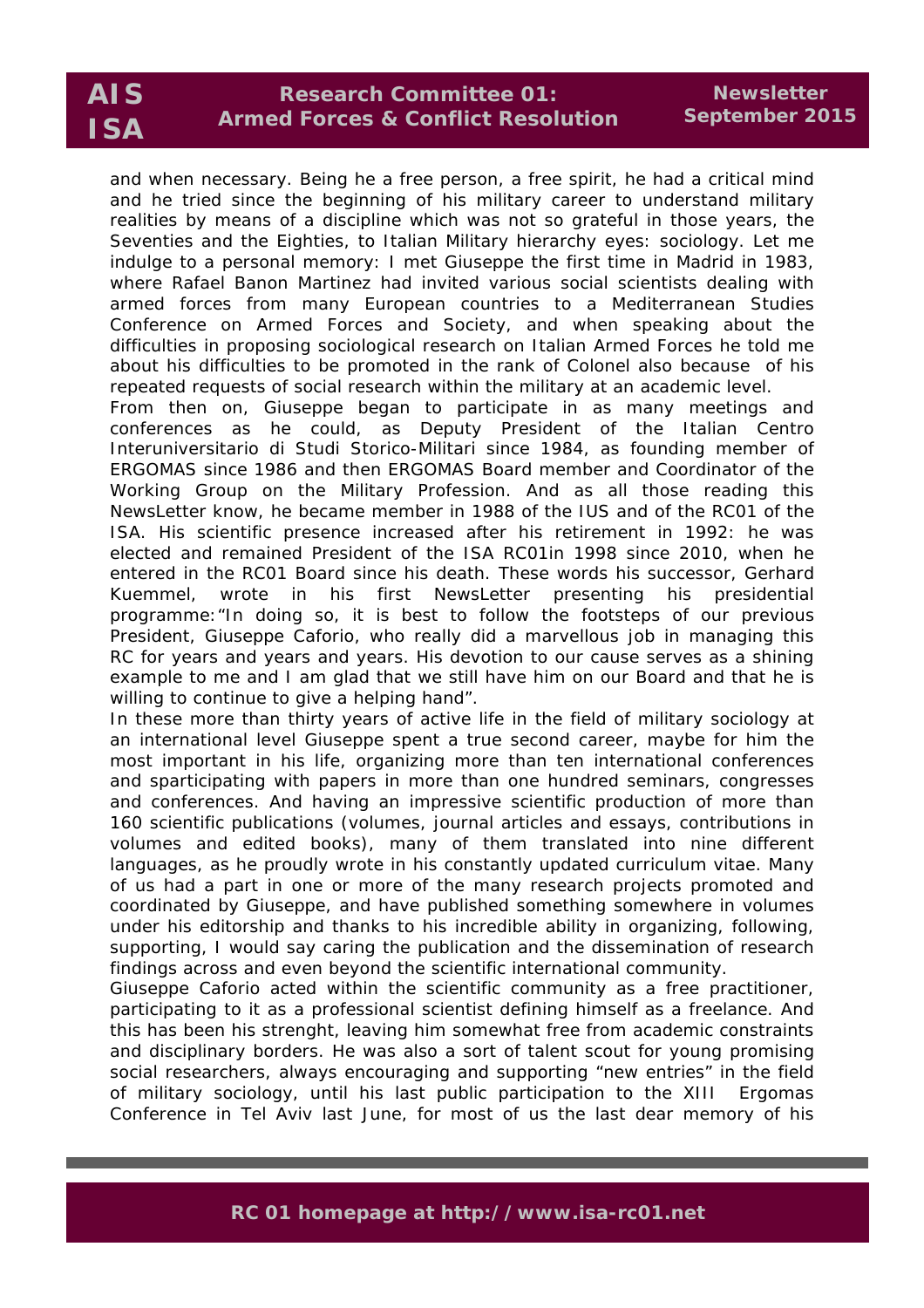endless curiosity and willingness to go on with ongoing and brand new projects. But Giuseppe was not only a scholar devoted to military sociology, not only a research leader and a wise work organizer. He was a fine intellectual, enjoying good literature, art and good music, he was a true cultured person, curious and open to past culture and to innovation as well. Visiting a new place, a new city, a museum with him was always a nice discovery, an experience of knowledge. He was a true gentleman and a dear and loyal friend. And he was a superb travel mate! He liked to travel the world in a way that led him once to say, speaking of himself and Donatella, "we are not tourists, we are travellers". It was true, he travelled his life like a continuous trip bound to some new and unknown land, anxious to grasp new spirits, always curious of new inspirations, never tired, never afraid.

It is grievous to me now, yet somewhat sweet, to think of him swimming in his sea, softly reaching the other shore, and I like to close with an image chosen by his wife Donatella, and to greet him in the name of all his friends and colleagues with a white rose dancing in the sea.



Bye bye, Giuseppe!

Marina Nuciari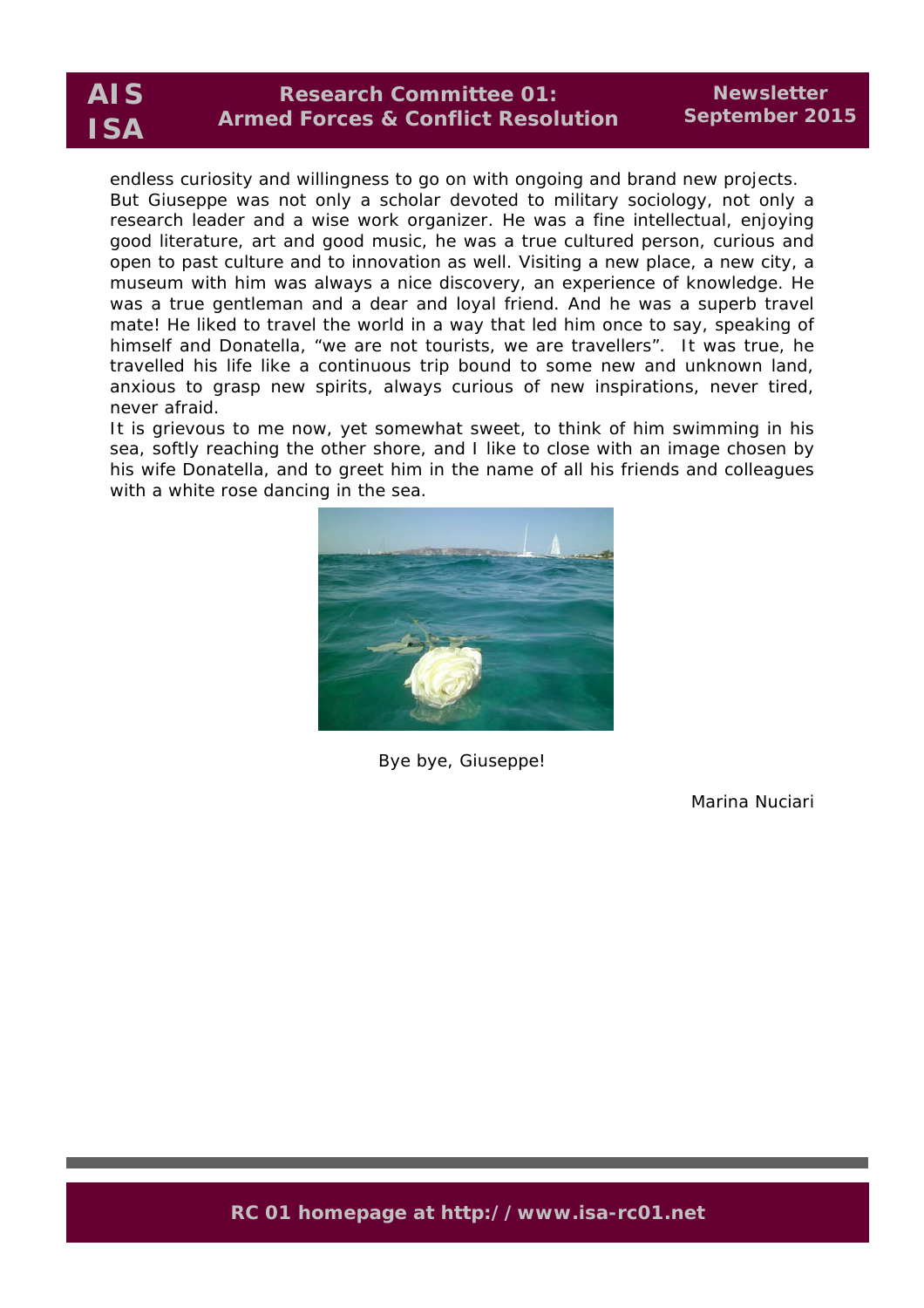# **Research Committee 01: Armed Forces & Conflict Resolution**

## **Newsletter September 2015**



## **In Memoriam of our Dear Friend and Colleague Sabine Collmer**

Sabine Collmer passed away in October 2014 at the age of 52.

We grieve the loss of a dear colleague who has been very active and present in various fields of military sociology and security studies. She studied Sociology, Psychology and Anthropology in Munich and wrote her PhD on gender perspectives in techno-sociology. Sabine subsequently had a career in military sociology with appointments at the former SOWI, the Bundeswehr University in Munich and the George C. Marshall Center in Garmisch. Her fields of interests were soldiers' identities, female soldiers, civil-military relations, and War and Conflict Studies. In the context of her last position, the professorship at the Marshall Center, she developed a regional expertise for the Balkans and the Caucasian region.

Sabine was omnipresent in our professional associations. For more than a decade she was vice-president of the German *Arbeitskreis für Militär und Sozialwissenschaften*. Furthermore, she was active in ERGOMAS, and a regular contributor to the IUS conferences in Chicago and to other RC01 activities. She published numerous articles and influential books. Topics included, the unification of the two German armies in 1990, new missions in the 1990s, professional issues, and state fragility. Sabine was a committed scholar held in high regard by the many colleagues who had the chance and privilege to work with her. Her genuine ambition in the field of interest made her a colleague in high demand with whom everybody enjoyed to cooperate. With her open, warm and pleasant nature she had an amiable personality. We will miss Sabine dearly.

Heiko Biehl Potsdam July 17th, 2015 Potsdam July 17th, 2015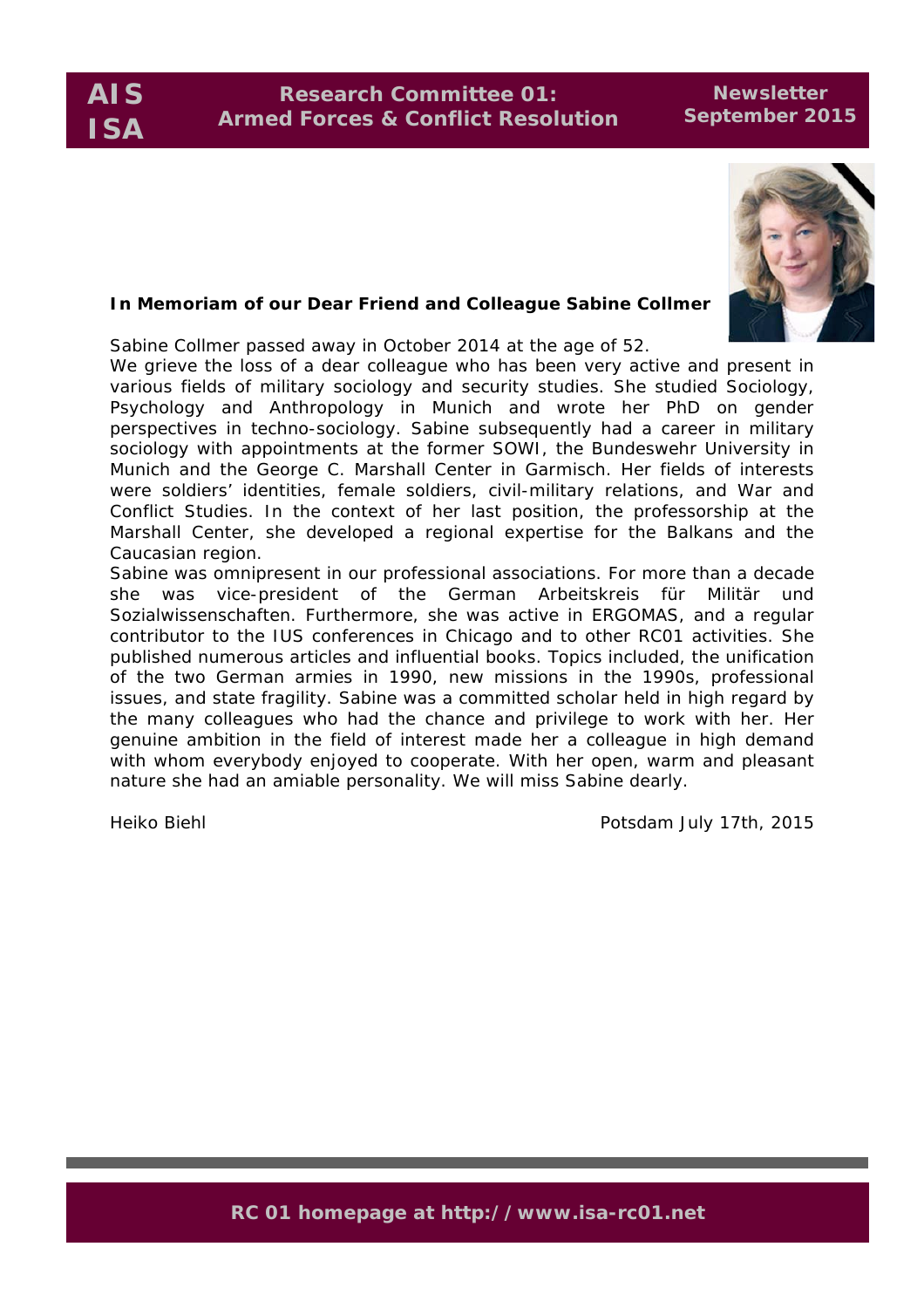**Newsletter September 2015**

## **ISA SUMMARY – RC01 AT YOKOHAMA 2015**

Members of RC01 enjoyed the Yokohama 2014 International Sociological Association World Congress as a productive and inspiring forum. Key items on the agenda for the business meeting included the membership of the research committee. While the group's finances are in good order, members are asked to update their membership through the ISA web site to ensure that we maintain accurate numbers and properly deliver communiqués. Likewise, be sure to let your graduate students know about RC01 to ensure that a new generation of members gets to participate: we are working on a mentoring initiative about which you should hear more soon. We are also interested in spreading the group's work on social media. Please contact the Executive President, Uros Svete.

RC01's presence at ISA's Yokohama World Congress included over 75 papers on 18 different panels during the weeklong meeting. Topics included military sociology, organizational behaviour, recruitment and retention, and best practices for studying armed forces. Papers offered new ways of looking at subjects pertaining to armed forces and conflict resolution in sociology, political science, international relations and philosophy, and posited multi-disciplinary approaches to difficult security issues such as death in the military, gendered and racialized harassment in the armed forces, and the integration of civilian and military personnel. Panels also focused on regional challenges within the Pacific, and problems that afflict Europe and Africa. Alongside regional examinations, RC01 members presented papers that probed the consequences of translucent borders. The program is available online, pp. 89-93 at http://www.isasociology.org/congress2014/isa-wcs2014-program-book.pdf.

Members of RC01 also benefitted from a fascinating field trip to Yokosuka organized by our colleague Professor Hitoshi Kawano, Dean of the Graduate School of Security Studies at the Japanese Defence Academy. Participants visited the Mikasa -- a decommissioned Japanese battleship -- and Japan's National Defence Academy. During the tour RC01 members interacted with Japanese military personnel, enjoyed presentations from Sino-Japanese security experts Gen Noboru Yamaguchi and Dr. Robert Eldridge and experienced an insider's view of Japanese military history. Our generous hosts also provided us with a delicious array of Japanese cuisine and beverages. We thoroughly enjoyed ourselves, and trust that the experience will foster future collaboration between RC01 and our Japanese colleagues.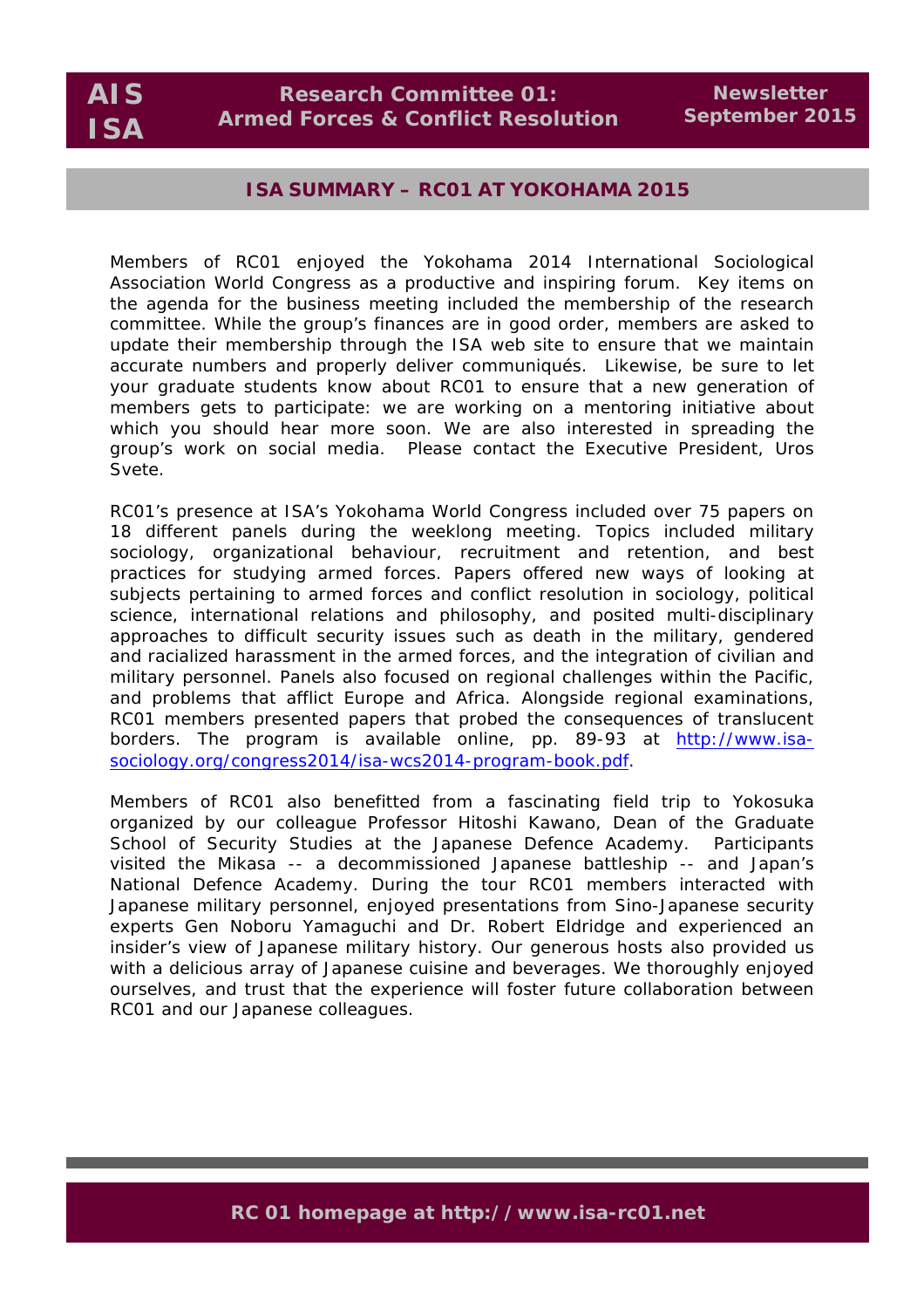# **Research Committee 01: Armed Forces & Conflict Resolution**

## **Newsletter September 2015**



Members of RC01 at the Japanese Defence Academy July 2015

# **ISA WEBFORUM**

**The WebForum:** Prior to the Forum in Vienna, there will be a Web Forum in cyberspace. This virtual online space is a key component of the broader effort to foster exchange and collaboration across RCs, WGs, and TGs. The Web Forum serves not only as a stepping stone on the road to the physical meeting later in 2016, but it is also meant as a dynamic space to experiment with virtual infrastructures for scholarly networking and broader public outreach. As a start, each RC/WG/TG's President, or other delegate whom the President wishes to nominate in consultation with the Board, is invited to contribute to the intellectual debate by submitting a thought-piece (research report or op-ed style essay), ideally with some relation to the broad, forward-oriented theme of the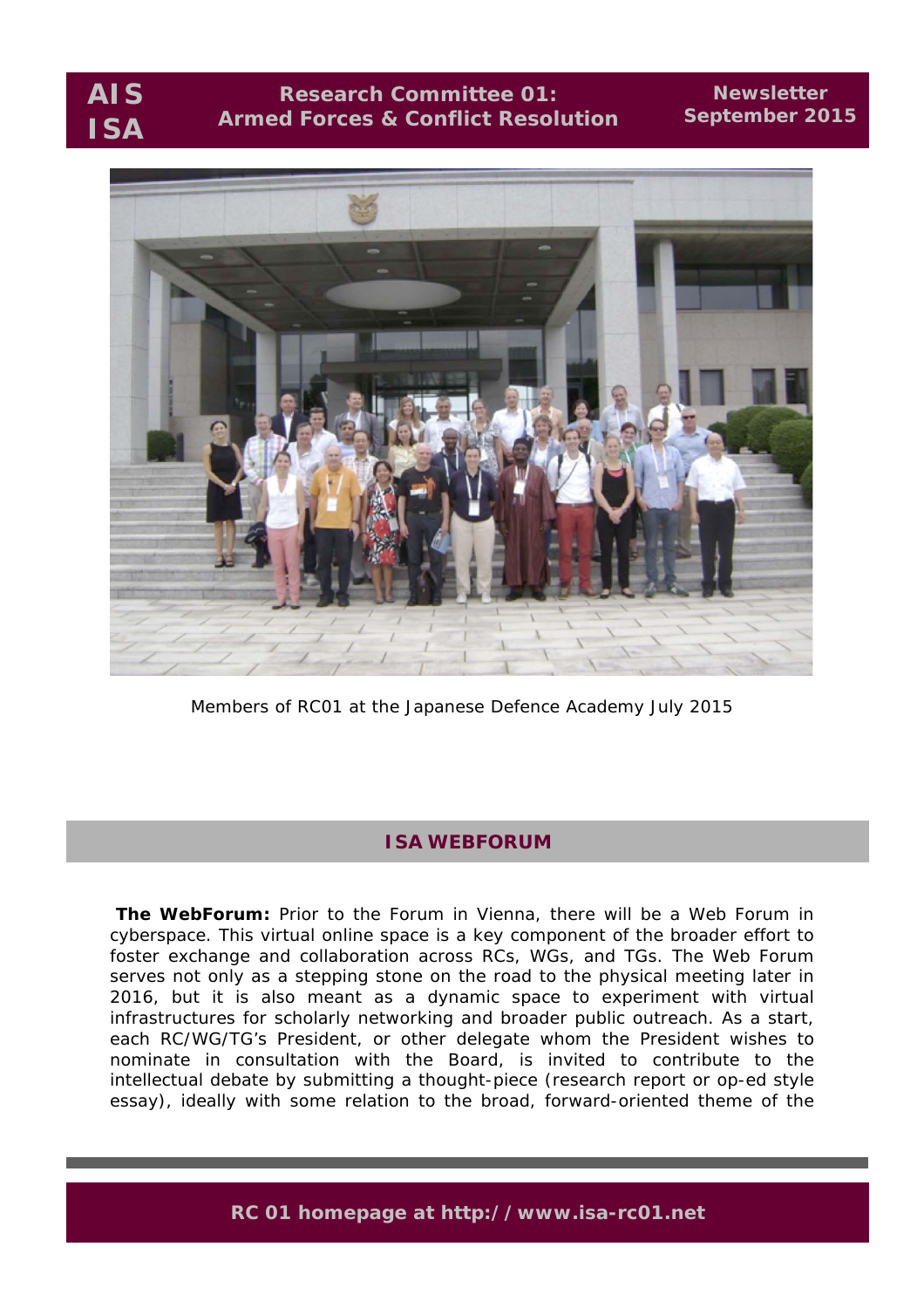# **Research Committee 01: Armed Forces & Conflict Resolution**

Forum. This thought-piece can be anywhere from 300 to 1500+ words (plus optional illustration(s), 10-120 words bio, portrait picture, and weblink). An accessible writing style is encouraged because the audience are fellow sociologists from across the different subfields as well as a general, educated global public that we want to convince of sociology's relevance. You may submit your contribution at any time but for planning purposes it is appreciated if you can send the intended date of submission along with a proposal for further contributions from members of your unit to isaWebForum@yahoo.com, with the name of your RC/WG/TG in the subject line. – Many thanks & cheers to all those who did already.

## **ISA WORLD CONGRESS IN TORONTO, CANADA, 2018**

The 2018 ISA meeting in Toronto, Canada, July 15-21 2018 might seem like an event in the distant future, but we should nonetheless start thinking strategically about the number of sessions and themes for this conference given that the theme is 'Power, Violence and Justice". This overlaps with many key areas of interest and research of RC01 members. However, generally the number of slots are limited and depends on our membership. Therefore it is imperative that you are all in good standing and motivate other scholars to join our organisation. I would welcome any suggestions in terms of themes and how best to coordinate the sessions and papers for this event. Ultimately our aim is to have good quality papers, on relevant themes that may ultimately lead to publications as a journal edition or book publication – but this needs planning for it to come to fruition.

## **NEWS FROM ERGOMAS**

## **Update on the European Research Group on Military and Society (ERGOMAS)**

The 13<sup>th</sup> Biennial Conference of ERGOMAS was held in Ra'anana Israel 8-13 June. The conference included an ambitious and exciting agenda and provided a great opportunity to learn about new and developing areas of research in defence and security and to develop collaborative networks.

The business meeting for all members was held on 10 June 2015. This included the awards ceremony, report from the executive committee, discussion and modification of by-laws, and elections. Members reflected on the accomplishments over the previous term, including, but not limited to, building a new website and launching Facebook and Twitter social media; launching an on-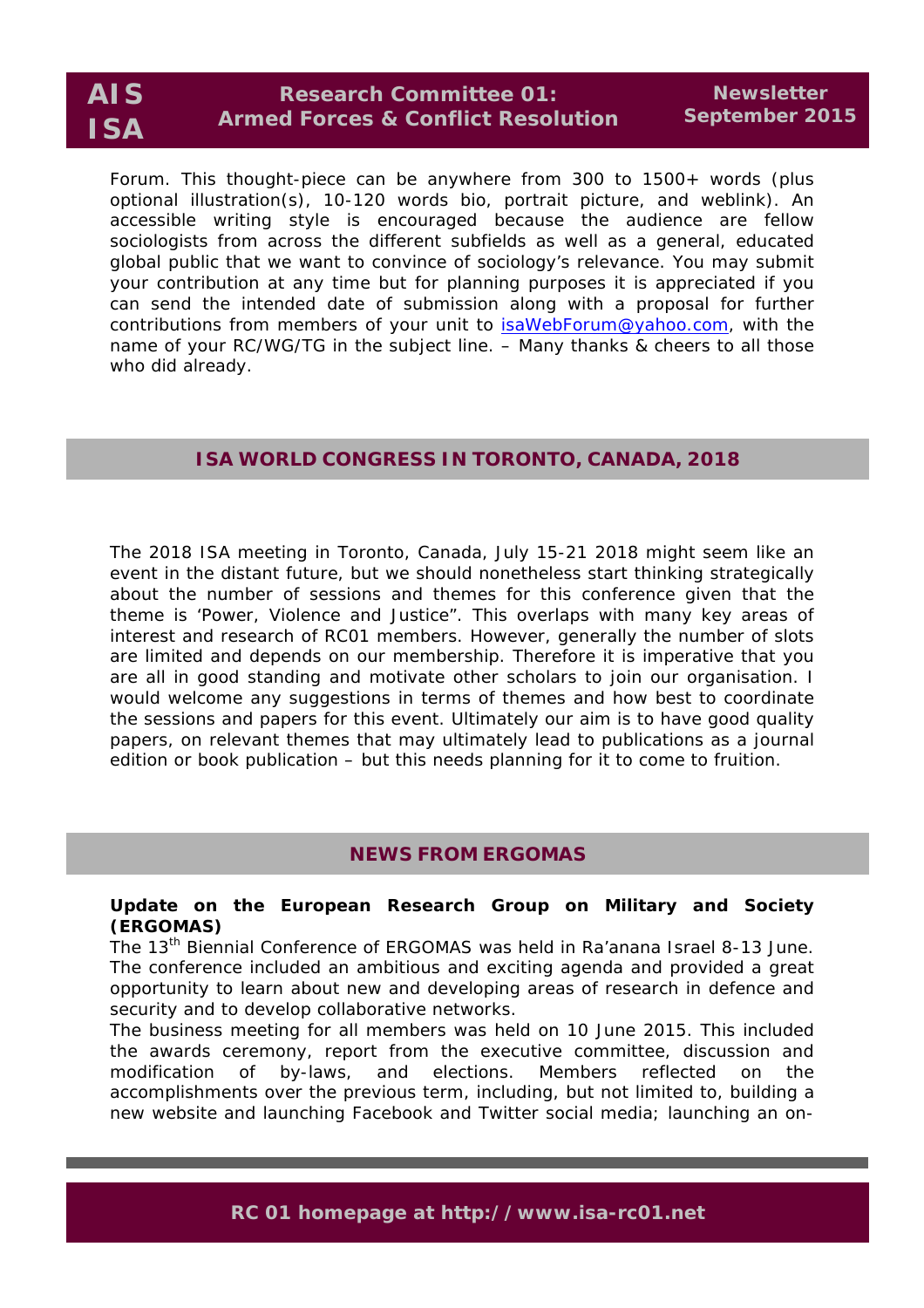line payment system; creation of partnership with *Res Militaris: European Journal of Military Studies* and progress on four ERGOMAS special volumes as well as 6 ERGOMAS board member positions on the *Res Militaris* editorial board; progress on the Defence Series with Springer Publishing in partnership with ISA RC01; the funding of the workshop of The Military Profession WG hosted by Giuseppe Caforio in Torino; and the standing up of best book and best paper awards. Opportunity was taken to congratulate Lana Obradovic for the best book award for her book entitled *Gender Integration in NATO Military Forces* and Mika Penttinen for best graduate paper award for his paper entitled *The Success of Tomorrow is Based on Actions of Today*.

Yagil Levy, President of ERGOMAS from 2013-2015 is thanked for his dedication and strong leadership and the many initiatives that were stood up during his tenure and under his direction. The new ERGOMAS President, George Kaffes of the Hellenic Army Academy, was elected and we very much look forward to George's leadership over the coming term, culminating in the  $14<sup>th</sup>$  biennial conference in Athens in June 2017!

## **Update on Publications with Springer**

As originally proposed by the Member Support and Publication Committee in 2013, we continue to work on the pursue the standing up of a Defence Series through Springer Publishers, in collaboration with our partner organization the International Sociological Associations Research Committee on Armed Forces and Conflict Resolution (RC01). The latest progress on this comes from a teleconference held with Dr. Liesbeth Mol, Editorial Director, on 3 June.

It was confirmed that the requirement to produce **a**pproximately 4 books per year in order to create a visible stand-alone series. In the interim, ERGOMAS and RC01 titles may be published under an existing series entitled *Advanced Sciences and Technologies for Security Applications.* For information on this series we may visit www.springer.com/series/5540 or consult with the series editor Tony Masys http://www2.le.ac.uk/departments/lifelong-learning/cssu/people/dr.-tonymasys. Of note, under this current arrangement, we may **include logos** of either or both ERGOMAS or RC01 organizations on the cover if desired, which is a great communication and marketing opportunity!

As always, over and above these efforts on behalf of the executive committees, it is up to us, the ERGOMAS & RC01 members, to make this initiative a success. We encourage you to actively pursue collaborative initiatives and to choose Springer Publishers so as to create the critical mass required to stand up our own series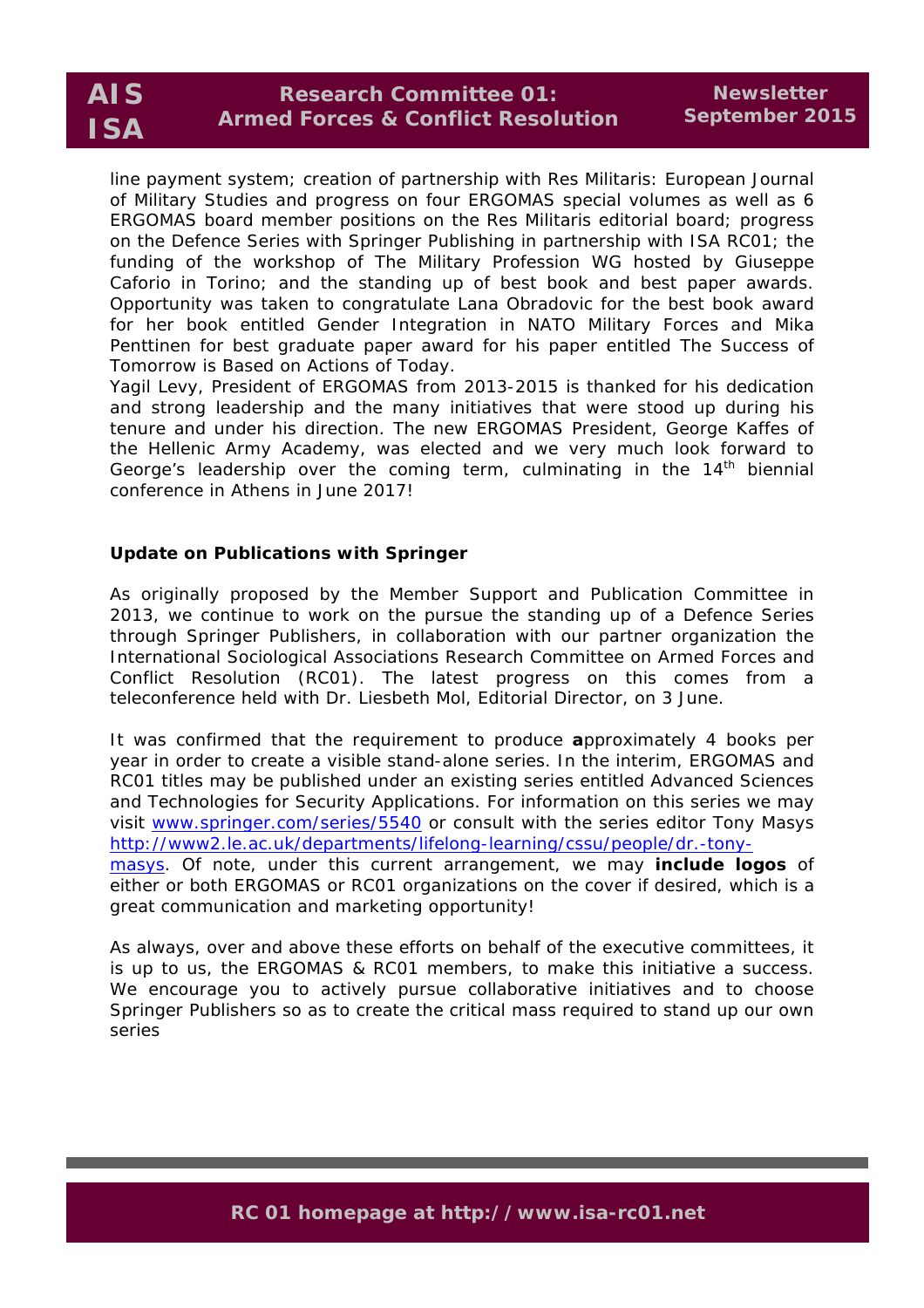## **MEMBERSHIP AND FINANCIAL ISSUES**

### **1. General**

Has your institutional affiliation, your address, your phone or fax number, or you email address changed in the recent past? If so, please send this information to the Executive Secretary in order to update the list of RC 01 members. Or send Uros an email (uros.svete@fdv.uni-lj.si).

Please check whether your RC 01 membership will be running out soon and renew your membership in time. In case you are not sure about your membership status, please contact the Executive Secretary.

## **2. How to Become a Member**

If you want to become a member of both RC 01 and its mother organization, the International Sociological Association (ISA), please contact the ISA (online at: http://www.isa-sociology.org/memb\_i/index.htm; or by email: isa@isa-sociology.org; or by fax: +34-91352-4945) or our Executive Sec-retary (uros.svete@fdv.uni-lj.si).

#### **3. Methods of Payment**

(A) Pay RC 01 dues to ISA Secretariat in Madrid when ISA dues are paid.

## **4. ISA Membership**

ISA membership fees cover a four-year period and include a subscription to either *International Sociology* or *Current Sociology*. Membership fees are divided into three categories, A, B and C, according to the GNP of countries.

| Category A:         |              |
|---------------------|--------------|
| Regular membership: | $255 - US $$ |
| Student rate:       | 120,- US $$$ |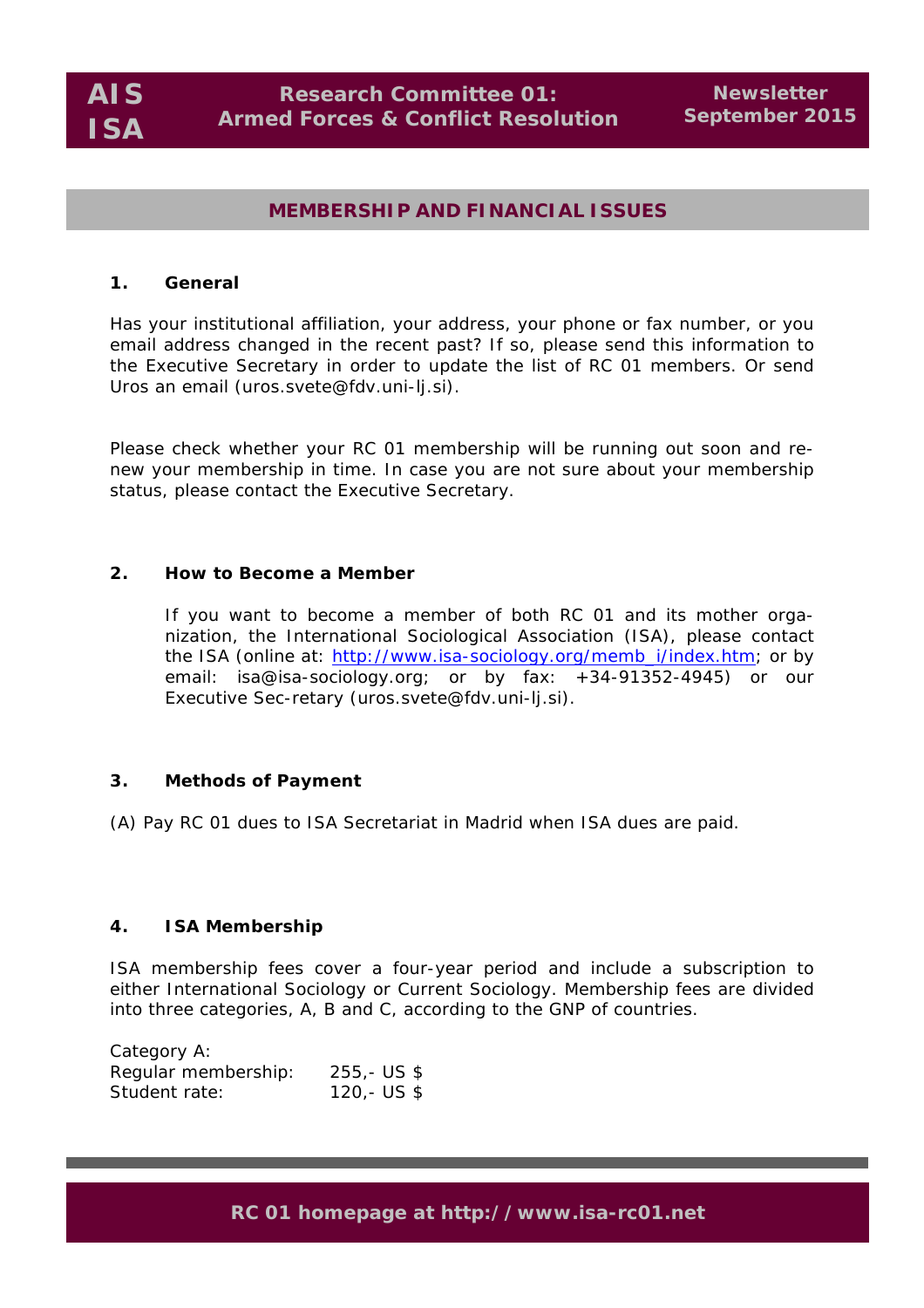| Category B:         |              |
|---------------------|--------------|
| Regular membership: | $105 - US $$ |
| Student rate:       | $50 - US$ \$ |
| Category C:         |              |
| Regular membership: | $35 - US $$  |
| Student rate:       | $25 - US $$  |

You may also become a Supporting Member of the ISA (400,- US \$). In addition, there is the category of a Life Member of the ISA if you are aged 65 plus (300 US \$ Category A, 200\$ Category B and 100\$ Category C). For further information, including a table of countries by categories, see the ISA web page: **http://www.isa-sociology.org/memb\_i/guidelines.htm** and **http://www.isa-sociology.org/table\_c.htm**

## **CURRENT RC 01 OFFICERS**

#### **President:**

Christian Leuprecht, Canada (leuprecht-c@rmc.ca)

#### **Executive Secretary**

Uros Svete, Slovenia (uros.svete@fdv.uni-lj.si)

#### **Vice-Presidents**

Helena Carreiras (Portugal) (helena.carreiras@iscte.pt) Doo-Seung Hong (South Korea) (dshong@snu.ac.kr) Tibor Svircsev-Tresch (Switzerland) (Tibor.Szvircsev@vtg.admin.ch)

## **Executive Committee**

Celso Castro, Brazil (celso.castro@fgv.br) Irina Goldenberg, Canada (irina.goldenberg@forces.gc.ca) Omar Gutierrez, Chile (omarqutierrez@vtr.net) Lindy Heinecken, South Africa (lindy@sun.ac.za) Delphine Resteigne, Belgium (delphine.resteigne@mil.be) Orna Sasson-Levy, Israel (o.sassonlevy@gmail.com) Joseph Soeters, Netherlands (jmml.soeters@nlda.nl)